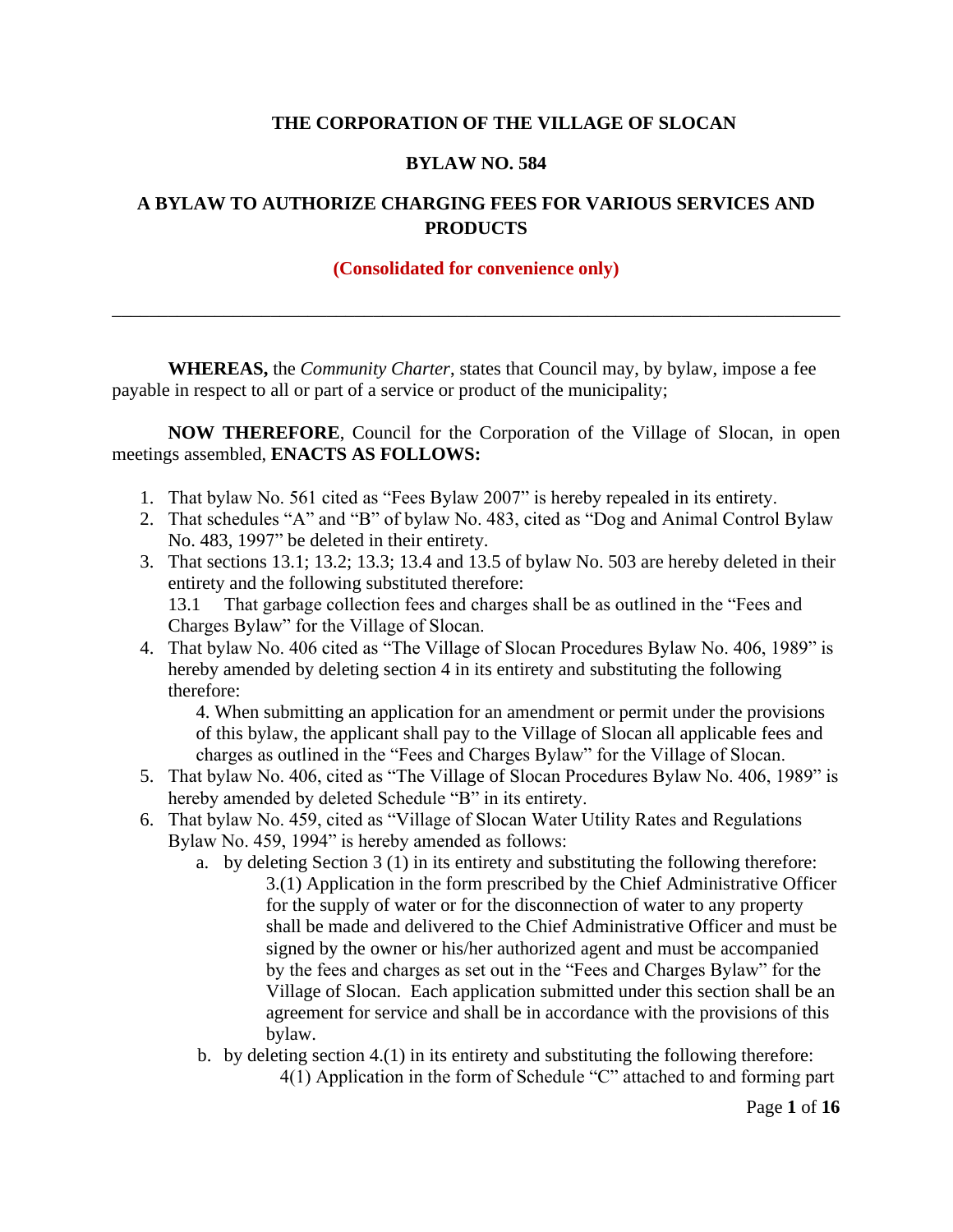of this bylaw for the installation and connection of water service to any parcel of land shall be delivered to the Chief Administrative Officer and signed by the owner of the property or his/her authorized agent and shall be accompanied by the required connection charge as outlined in the "Fees and Charges Bylaw" for the Village of Slocan.

- c. by deleting Section 5 in its entirety and substituting the following therefore:
	- 5. CONNECTION CHARGE To defray the cost of the water connection, there is hereby imposed upon the owners of the land a water connection charge as established by the "Fees and Charges Bylaw" for the Village of Slocan.
- d. by deleting Section 7(2) in its entirety and substituting the following therefore: 7(2) The annual charge for use of water shall be as outlined in the "Fees and Charges Bylaw" for the Village of Slocan.
- e. by deleting Section 7(3)(a) and (b) in their entirety and substituting the following therefore:

7(3)(a) The annual rate for water use shall be due and payable annually at the Village Offices by February  $15<sup>th</sup>$  of each year. A new customer shall be charged the full monthly pro-rated fee if his/her application is dated before the  $15<sup>th</sup>$  day of the month or if dated on or after the  $15<sup>th</sup>$  day of the month, the pro-rated monthly fee shall be 50 percent for that month. The balance of the annual fee due for a new customer shall be paid at the time the new customer first receives service. 7(3)(b) Residential Customers shall receive a discount if the annual rate is received on or before February  $15<sup>th</sup>$  of the current year, as outlined in the "Fees and Charges Bylaw" for the Village of Slocan.

- 7. That Bylaw No. 566, cited as the "Cemetery Bylaw No. 566, 2007" is hereby amended by:
	- a. Deleting the last five (5) words from Section 4, namely "attached hereto as Schedule "B" and replacing them with the following words "as outlined in the "Fees and Charges Bylaw" for the Village of Slocan".
	- b. Deleting the following five (5) words, namely "Schedule "B" to this bylaw", and replacing them with the following words, "the "Fees and Charges Bylaw" of the Village of Slocan".
	- c. Deleting the last ten (10) words from Section 9. (1), namely "Schedule "B" attached hereto and forming part of this bylaw" and replacing them with the following words, "the "Fees and Charges Bylaw" of the Village of Slocan".
	- d. Deleting the following five (5) words from Section 9. (2) namely "Schedule "B" to this bylaw" and replacing them with the following words, "the "Fees and Charges Bylaw" for the Village of Slocan".
	- e. Deleting the following three (3) words from Section 10., namely "Schedule "B" hereof" and replacing them with the following words, "the "Fees and Charges" Bylaw" for the Village of Slocan".
	- f. Deleting the following two (2) words from Section 15. (2), namely "Schedule "B" and replacing them with the following words, "the "Fees and Charges Bylaw" for the Village of Slocan".
	- g. Deleting the following three (3) words from Section 30. (3), namely "Schedule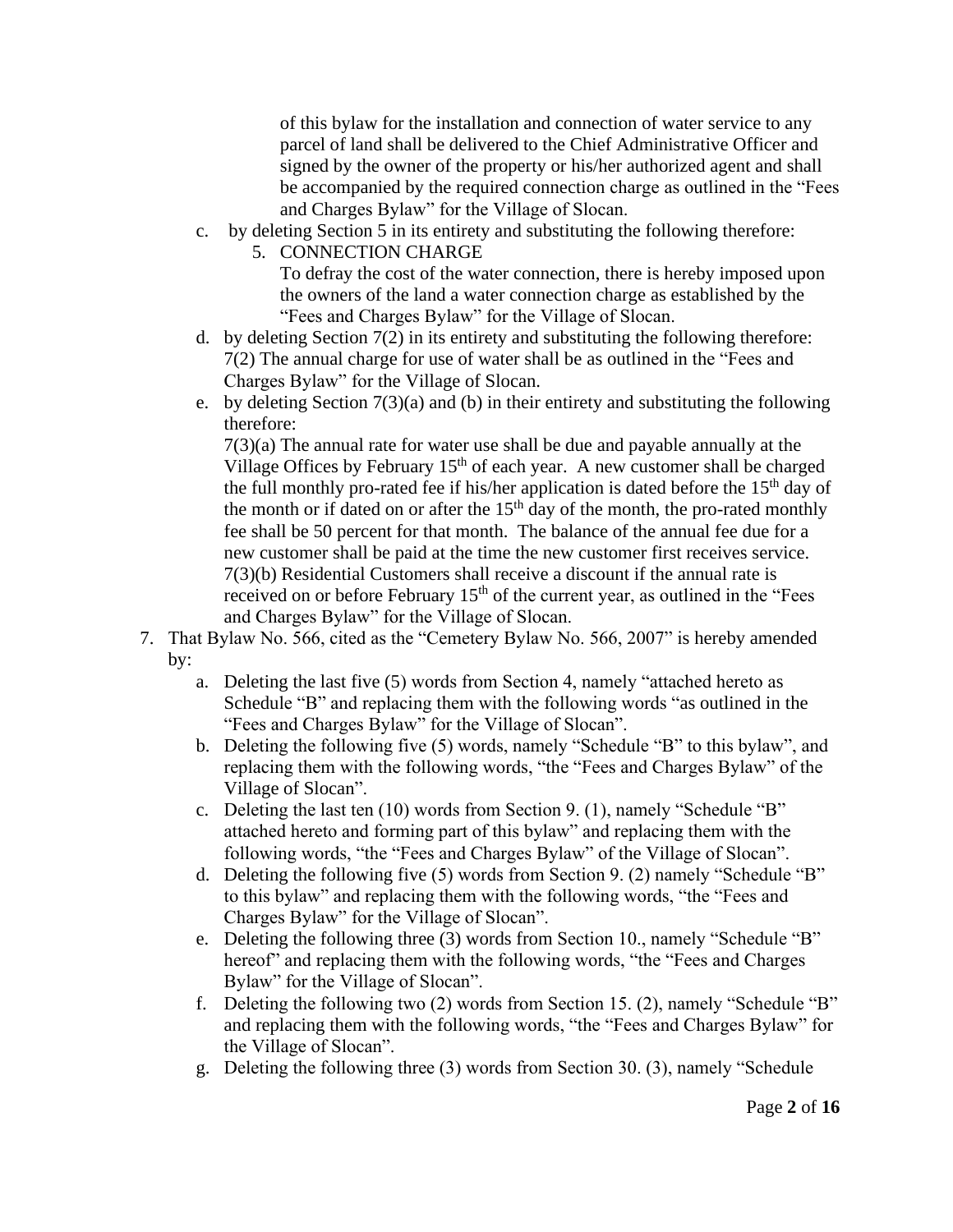"B" hereof", and replacing them with the following words, "the "Fees and Charges Bylaw" for the Village of Slocan.

- h. Deleting the following three (3) words from Section 30. (5), namely "Schedule "B" hereof" and replacing them with the following words "the "Fees and Charges Bylaw" for the Village of Slocan".
- i. Deleting the following two (2) words from Section 32, namely "Schedule "B", and replacing them with the following words "the "Fees and Charges Bylaw" for the Village of Slocan".
- j. Deleting Schedule "B" in its entirety.
- 8. That the "Rental of Health and Wellness Centre Policy" as adopted by Council on February 11<sup>th</sup>, 2009 and related fees be rescinded in its entirety.
- 9. That Schedules "A" through "G" attached to and forming part of this bylaw are hereby adopted as the fees and charges for the Village of Slocan.
- 10. That this bylaw shall come into full force and effect upon its adoption.
- 11. That this bylaw may be cited as the **"Fees and Charges Bylaw No. 584, 2009**".

READ A FIRST TIME this 16<sup>th</sup> day of September, 2009.

READ A SECOND TIME this 16<sup>th</sup> day of September, 2009.

READ A THIRD TIME this 16<sup>th</sup> day of September, 2009.

FINALLY PASSED AND ADOPTED this 14<sup>th</sup> day of October, 2009.

\_\_\_\_\_\_\_\_\_\_\_\_\_\_\_\_\_\_\_\_\_\_\_\_ Mayor

\_\_\_\_\_\_\_\_\_\_\_\_\_\_\_\_\_\_\_\_\_\_\_\_ Chief Administrative Officer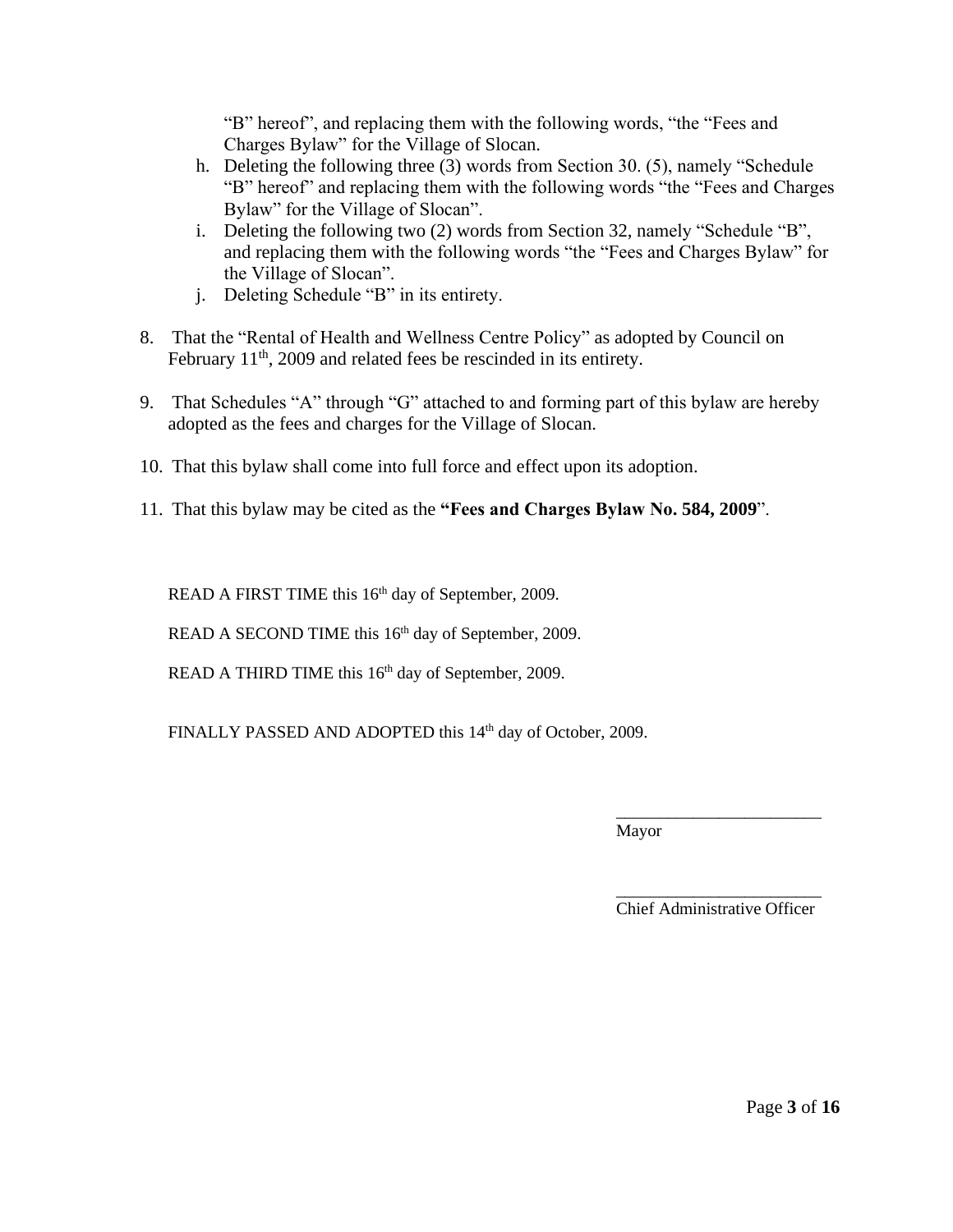### SCHEDULE 'A' to the Fees and Charges Bylaw

## **ADMINISTRATIVE FEES AND CHARGES**

## **(Fees & Charges Amendment Bylaw 663, July 19, 2018)**

| <b>DESCRIPTION</b>                                                                                                                                                                                                                                       | <b>FEE</b>                                                                             |
|----------------------------------------------------------------------------------------------------------------------------------------------------------------------------------------------------------------------------------------------------------|----------------------------------------------------------------------------------------|
| Cheque returned as Not-Sufficient Funds                                                                                                                                                                                                                  | \$25                                                                                   |
|                                                                                                                                                                                                                                                          |                                                                                        |
| <b>Property Tax Certificates</b>                                                                                                                                                                                                                         | \$10                                                                                   |
| Photocopies - black and white - letter size<br>Photocopies -black and white - legal size<br>Photocopies - black and white - ledger size<br>Photocopies - colour - letter size<br>Photocopies - colour - legal size<br>Photocopies - colour - ledger size | \$0.25/page<br>\$0.30/page<br>\$0.35/page<br>\$0.50/page<br>\$0.55/page<br>\$0.60/page |
| Laminating - business card size                                                                                                                                                                                                                          | \$1.50 each<br>\$3.00 each                                                             |
| Laminating - letter size<br>Laminating - ledger size                                                                                                                                                                                                     | \$5.00 each                                                                            |
|                                                                                                                                                                                                                                                          |                                                                                        |
| Faxes                                                                                                                                                                                                                                                    | \$0.25/page                                                                            |
| Copy of the current Zoning/Land Use Bylaw<br>Search of Village records in excess of 15 minutes                                                                                                                                                           | \$15<br>Hourly loaded staff member rate                                                |
| Copies of documents available for public inspection                                                                                                                                                                                                      | Standard photocopy charge                                                              |
| Copies of new bylaws and any minutes for the<br>current year, that is from January 1 <sup>st</sup> to December<br>31 <sup>st</sup> , will be provided free of charge to those<br>residents who cannot access the Village webpage                         | n/a                                                                                    |
| <b>Equipment Rental with Operator</b>                                                                                                                                                                                                                    | Rate as prescribed by the Village of<br>Slocan plus loaded operator hourly costs       |
| <b>Scaffold Set Rental</b>                                                                                                                                                                                                                               | \$15.00/week                                                                           |
| <b>Scaffold Plank Rental</b>                                                                                                                                                                                                                             | \$15.00/week                                                                           |
| <b>Scaffold Wheel Assembly Rental</b>                                                                                                                                                                                                                    | \$20.00 / per set                                                                      |
| <b>Scaffold Levelers</b>                                                                                                                                                                                                                                 | \$5.00 / each / per week                                                               |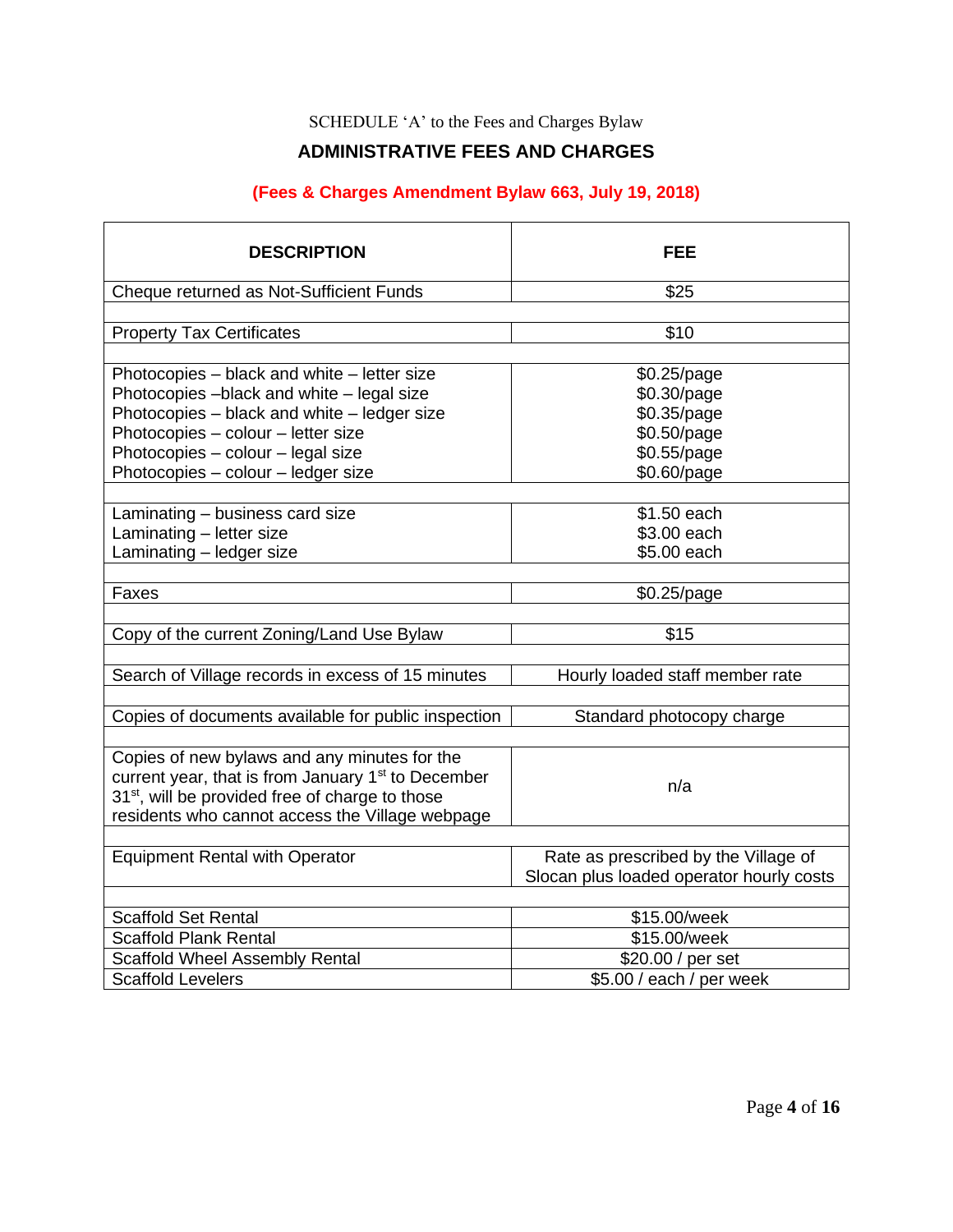### SCHEDULE 'B' to the Fees and Charges Bylaw #584

## **ANIMAL CONTROL FEES AND CHARGES**

| <b>DOG LICENCE FEE</b>                                                                                                                                            | *SPAYED OR NEUTERED DOG | <b>DOG THAT IS NOT</b><br><b>SPAYED OR NEUTERED</b> |
|-------------------------------------------------------------------------------------------------------------------------------------------------------------------|-------------------------|-----------------------------------------------------|
| License fees for a one year period<br>from January 1 to December 31                                                                                               | \$25                    | \$65                                                |
| License fees if paid by January 30<br>or within 30 days of the date the<br>owner first resides within the<br>Village or first comes into<br>possession of the dog | \$15                    | \$50                                                |
| Replacement License Tag                                                                                                                                           |                         |                                                     |

\*Note: A veterinarian's certificate is required as proof of spayed or neutered dog.

| <b>IMPOUNDMENT FEES</b>               | <b>LICENCED</b> | <b>UNLICENCED</b>                                                    |
|---------------------------------------|-----------------|----------------------------------------------------------------------|
| First impoundment                     | \$50            | Same as Licenced Impoundment fee, plus<br>applicable dog licence fee |
| Second impoundment                    | \$100           | Same as Licenced Impoundment fee, plus<br>applicable dog licence fee |
| Third impoundment                     | \$200           | Same as Licenced Impoundment fee, plus<br>applicable dog licence fee |
| Fourth and subsequent<br>impoundments | \$400           | Same as Licenced Impoundment fee, plus<br>applicable dog licence fee |

| <b>Other Animal Control Fees</b>                      | Fee               |
|-------------------------------------------------------|-------------------|
| If animal is transported by kennel trailer $-$ Kennel | \$20.00           |
| Trailer Clean Fee                                     |                   |
| Seizing & Impounding Vicious Dogs - First             | \$200             |
| Offence                                               |                   |
| Seizing $&$ Impounding Vicious Dogs $-$ Subsequent    | \$400             |
| Offence                                               |                   |
| Pound Fees – Kennel clean fee – per offence           | \$20.00           |
| Daily Board – per day or part day thereof             | \$10.00           |
| Euthanasia                                            | Vet Fees $+$ \$45 |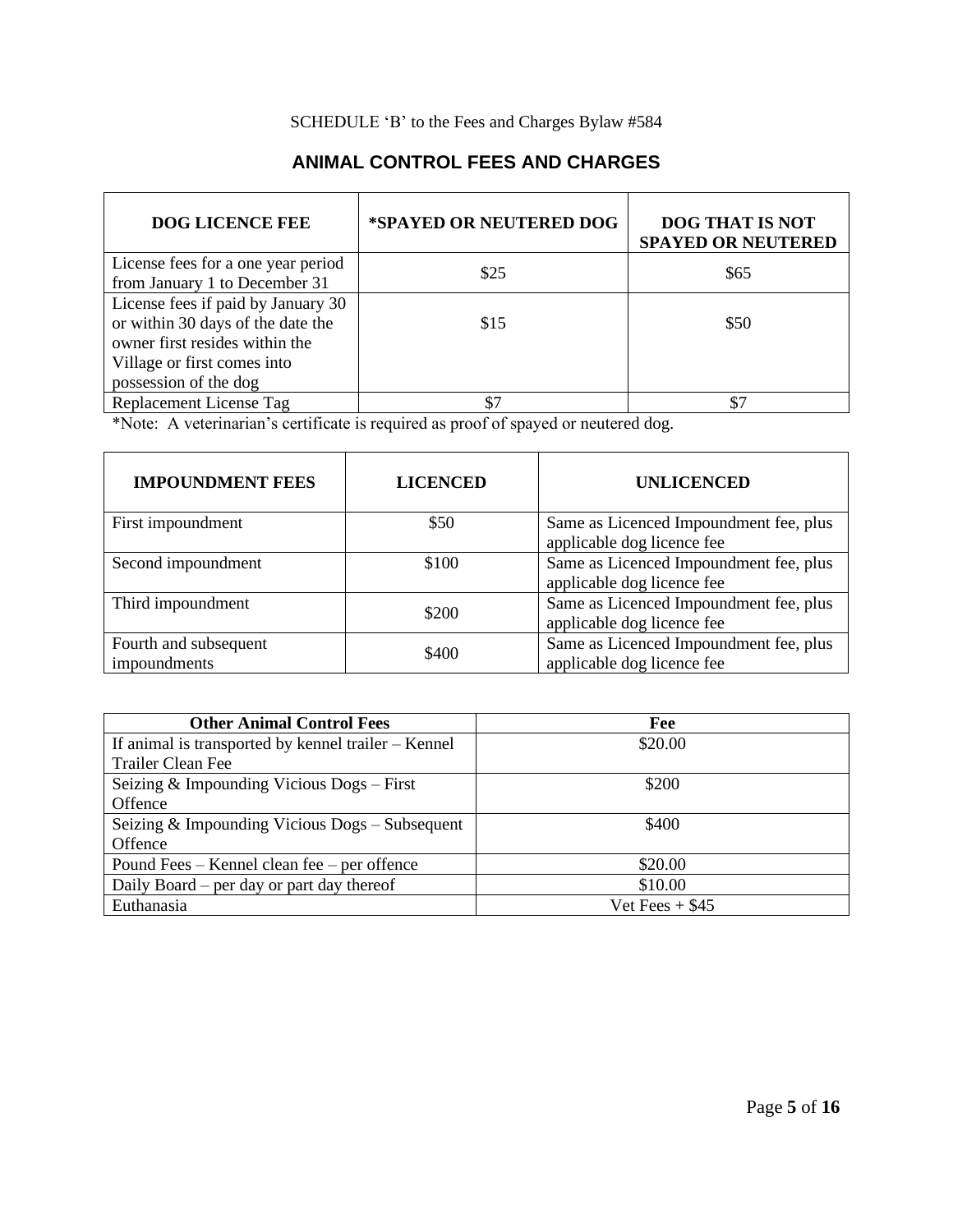**SCHEDULE 'C'** to the Fees and Charges Bylaw

## **GARBAGE COLLECTION**

## **(Fees & Charges Amendment Bylaw 681, 2021)**

- 1. Single Family Residential Rate, includes 1 bag per pickup \$135.00 per year
- 2. Multi-Family Residential Rate, includes 1 bag per pickup \$135.00 per year per unit
- 3. Additional Residential Tags \$3.00 per tag per bag
- 4. Commercial, industrial, churches, and all other non-residential classifications and users - \$3.00 per tag per bag
- 5. Late Payment Penalty: A penalty of 10% (ten percent) shall be imposed upon the outstanding balance that remains unpaid after March 31<sup>st</sup>.
- 6. Arrears:

A garbage account balance which remains unpaid on December 31 in any year shall be transferred to the tax account of the property being provided the service.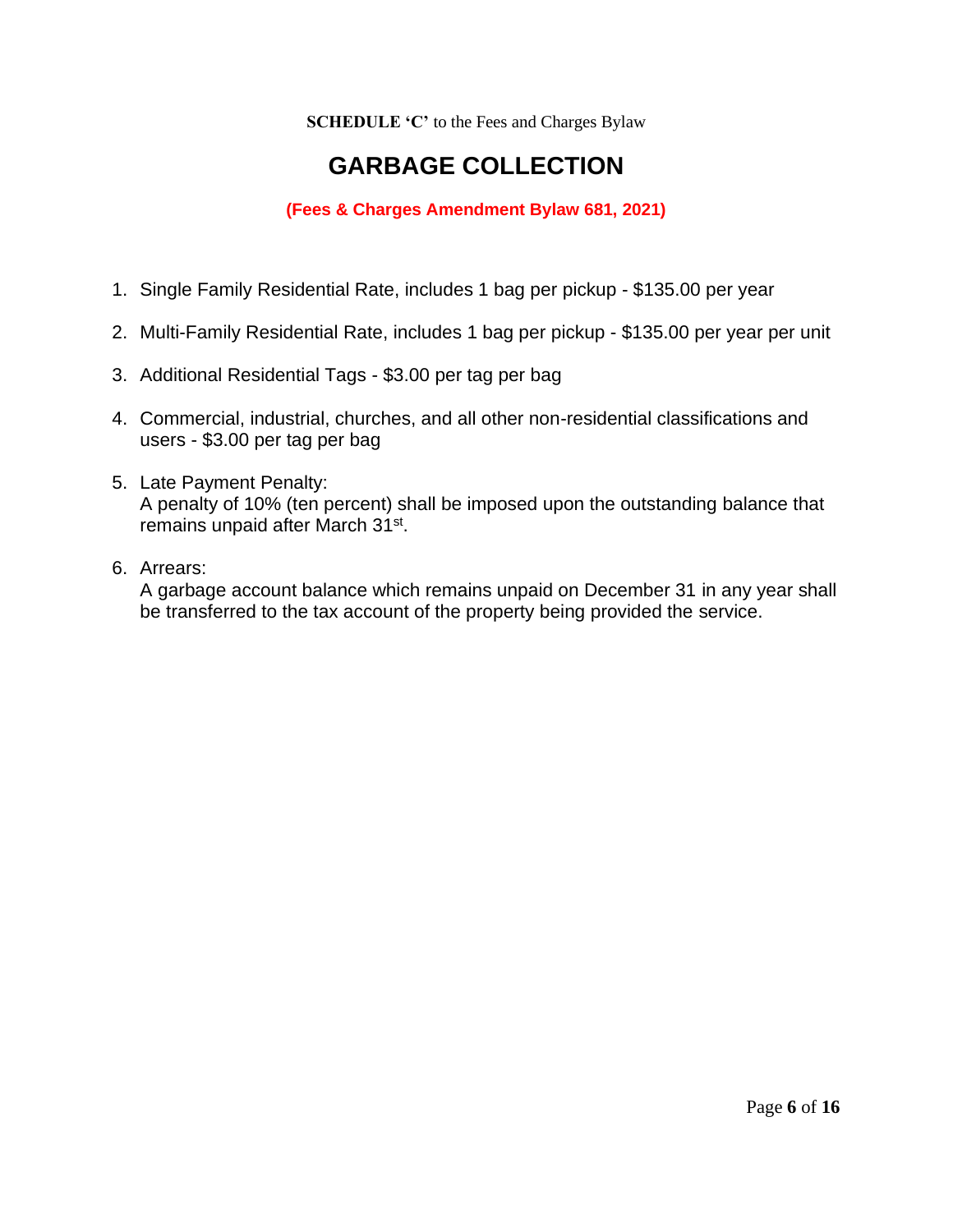**SCHEDULE 'D'** to the Fees and Charges Bylaw

## **DEVELOPMENT SERVICES**

## **(Fees and Charges Amendment Bylaw #588, January 11, 2010)**

| <b>DESCRIPTION</b>                                                                                                                                                                                                                                                            | FEE                                                                   |
|-------------------------------------------------------------------------------------------------------------------------------------------------------------------------------------------------------------------------------------------------------------------------------|-----------------------------------------------------------------------|
| <b>Official Community Plan Amendment</b>                                                                                                                                                                                                                                      | \$400, plus costs of advertising                                      |
| Land Use Bylaw Amendment                                                                                                                                                                                                                                                      | \$400, plus costs of advertising                                      |
| Joint Official Community Plan and Land Use<br><b>Bylaw Amendment</b>                                                                                                                                                                                                          | \$500, plus costs of advertising                                      |
| Development Variance Permit                                                                                                                                                                                                                                                   | \$150, plus costs of advertising                                      |
| Development Permit                                                                                                                                                                                                                                                            | \$200, plus costs of any advertising                                  |
| Application to the Board of Variance                                                                                                                                                                                                                                          | \$300                                                                 |
| <b>Subdivision Application</b>                                                                                                                                                                                                                                                | \$100                                                                 |
| 50% of the application fee listed above shall be<br>refunded if the application is withdrawn prior to<br>proceeding to the Board of Variance or to the<br>Council for consideration and subject to the Village<br>not having expended any funds to process the<br>application | Payment of all fees are required to be submitted<br>with application. |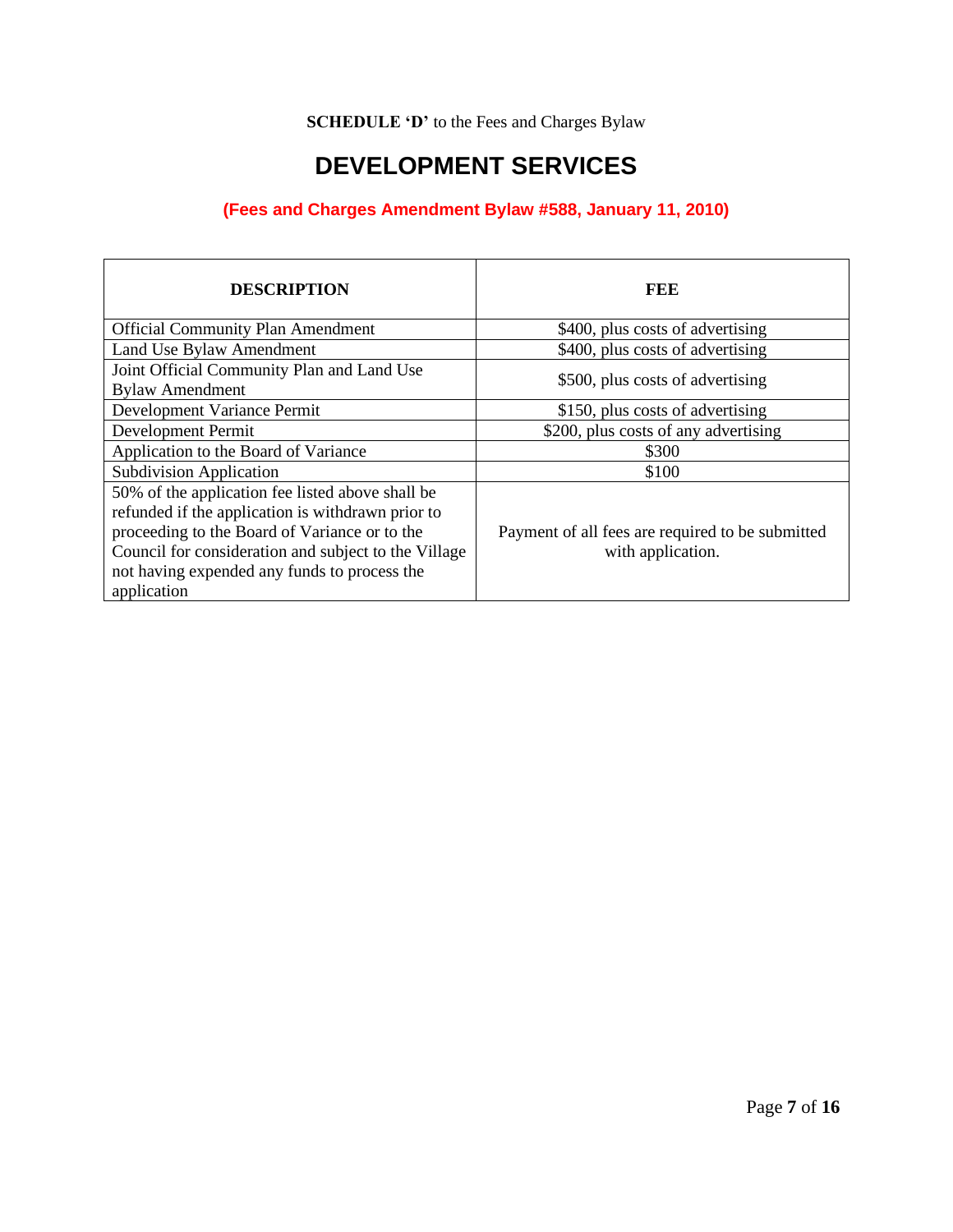#### **FEES & CHARGES BYLAW SCHEDULE "E"**

#### **'SECTION 1' USER FEES FOR WATER SERVICE (Section 1 Fees & Charges Amendment Bylaw 689, Dec. 13, 2021)**

#### **1. Fixed residential flat rate:**

- (a) Water rates for areas outside the Village Boundaries are double the rates prescribed in this schedule.
- (b) Single family residential **\$517.00** per year (flat rate).
- Multi-unit residential (2 or more units per building) 70% of the flat rate per unit per unit per year (**\$363.00**).
- (d) 'Non-profit' multi-unit residential (2 or more units per building) 50% of the flat rate per unit per year (\$**260.00**).

#### **2. Fixed rate non-residential service:**

(a) Commercial

|      | (i) General Commercial                               | \$517.00 per year   |
|------|------------------------------------------------------|---------------------|
| (ii) | <b>Retail/Service Station</b>                        | \$517.00 per year   |
|      | (iii) Café (without commercial kitchen or restrooms) | \$413.00 per year   |
|      | (iv) Restaurant/Café (with commercial kitchen)       | \$725.00 per year   |
|      | (v) Motel – minimum rate – up to 8 rooms             | \$1,034.00 per year |
|      |                                                      |                     |

(b) Institutional

| (i) Place of Worship | \$37.00 per year    |
|----------------------|---------------------|
| (ii) School          | \$4,134.00 per year |
| (iii) Fire Hall      | \$1,034.00 per year |

(i) Business Office  $$517.00$  per year (ii) Mill Industrial  $$4,134.00$  per year (iii) Light Industrial  $$780.00$  per year

#### **3. Miscellaneous Fees:**

(c) Industrial

- a) Bulk water hydrant use shall be charged at \$50.00 per day.
- b) Fee for service shut off, request to be provided Monday to Thursday, except statutory holidays, between the hours of 9:00 a.m. and 4:00 p.m. – Resident \$40.00 or outside of Village boundaries -- \$80.00.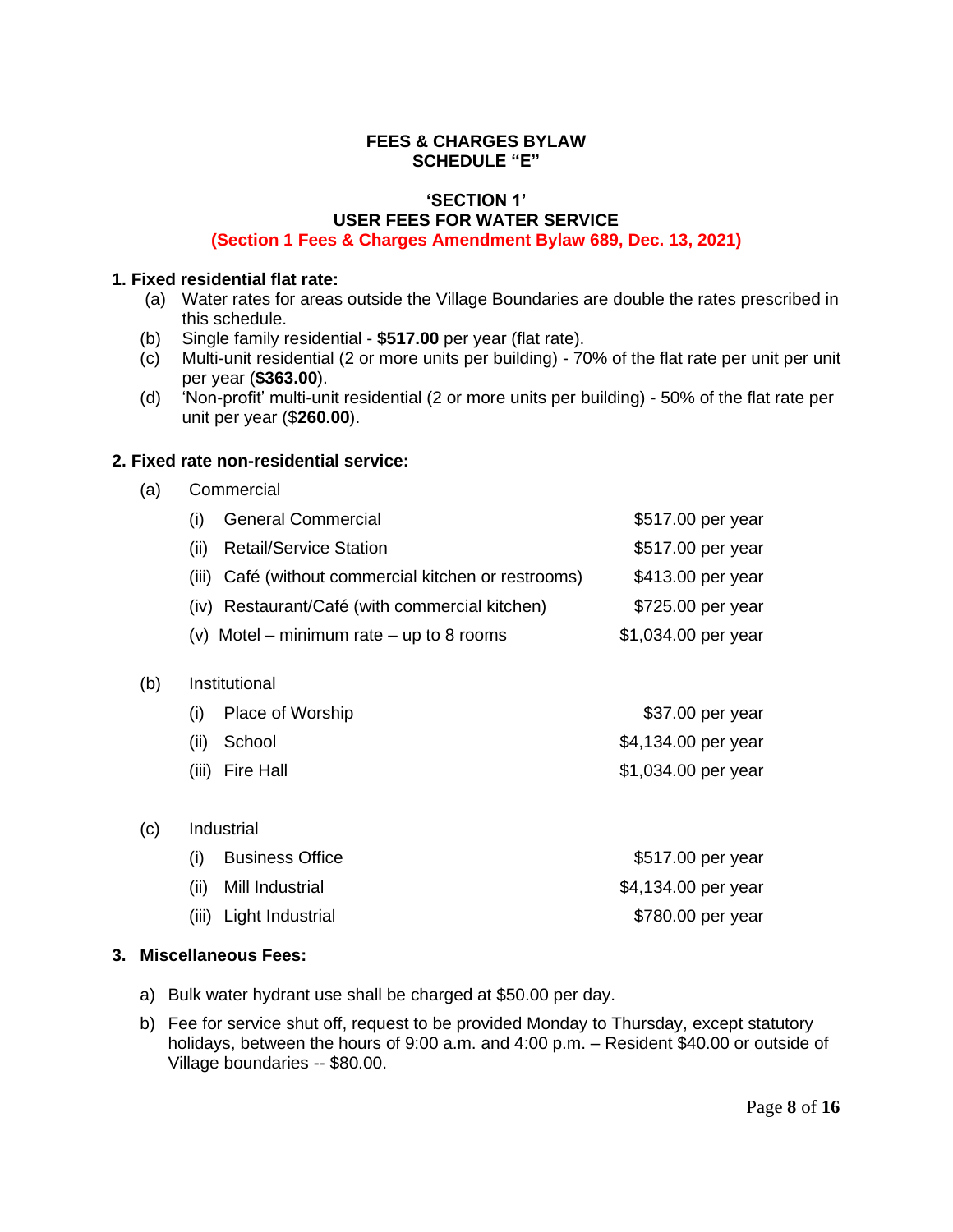- c) Fee for service shut off, request to be provided at anytime except during the times specified in this section – Resident \$150.00 or outside of Village boundaries \$300.00.
- d) Fee for service resumption or reconnection, request to be provided Monday to Thursday, except statutory holidays, between the hours of 9:00 a.m. and 4:00 p.m. – Resident \$40.00 or outside of Village boundaries -- \$80.00.
- e) Fee for service resumption or reconnection, request to be provided at anytime except during the times specified in this section – Resident \$150.00 or outside of Village boundaries -- \$300.00.

#### **4. Discount**

A discount of 10% (ten percent) shall apply to all residential rates for prompt payment of the annual January billing if paid on or before the 1<sup>st</sup> day of March (or next closest business day if the 1<sup>st</sup> is a non-working day or statutory holiday).

#### **5. Late Payment Penalty:**

A penalty of 10% (ten percent) shall be imposed upon the outstanding balance that remains unpaid after March 31<sup>st</sup>.

#### **5. Arrears:**

A water service account balance which remains unpaid on December 31 in any year, including an account relating to service work as defined in this schedule, shall be transferred to the tax account of the property being serviced by such water service account on that date.

#### **6. Refunds:**

Service fees invoiced and paid pursuant to sections 1 to 4 inclusive of this schedule shall not be refunded.

#### **7. Water Rates for areas outside of the Village Boundaries:**

- a) Water Rates for EXISTING water services to property owners outside of the Village boundary on the west side of the Slocan River north of the intersection of Gravel Pit Road; AND
- b) Those property owners abutting Arlington Road, directly south and adjacent to the Village boundary.
- c) The Village will NOT accept new water connections outside the Village Boundaries. Notice will be provided to current Westside Water Users that they are required to secure alternate water services as the Village will discontinue Westside water service at a to be determined future date.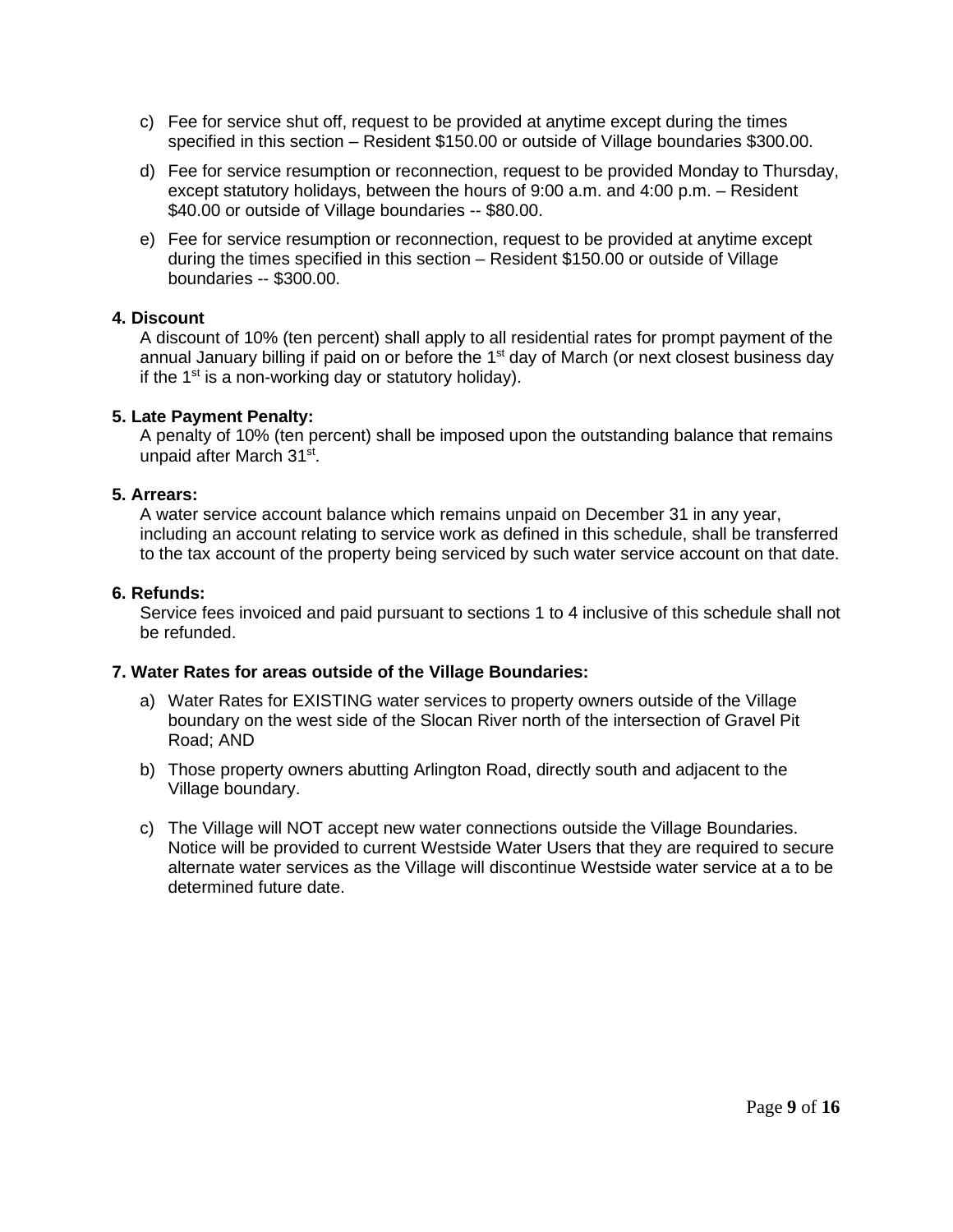#### **FEES & CHARGES BYLAW SCHEDULE "E"**

#### **'SECTION 2'**

#### **NEW WATER SERVICE OR WATER SERVICE MAINTENANCE FEES (Section 2 Fees & Charges Amendment Bylaw #689, Dec. 13, 2021)**

- 1. For the purpose of this section, private water service shall mean a waterline which serves a single service connection from the point where the line ends or enters a building to the curb stop (water shut off valve). Water service **maintenance fees** shall be a composite of the following charges, as they may apply:
	- (a) The charge for any maintenance work performed on a private water service by the Village shall include the cost of labour, materials, and equipment plus an overhead charge (35%) for the actual costs incurred in the work.
	- (b) Where the Village is requested to provide service work outside of regular working hours, being Monday to Friday, 7:00 AM to 3:30 PM, except statutory holidays, a basic call out charge (\$200.00) shall be invoiced in addition to all other charges defined in this section.
- 2. Water service **connection fees** shall be a composite of the following charges, as they may apply:

19 mm (3/4") (residential) or 25 mm (1") (commercial) service:

- (a) For the installation of the first 20 m, measured from the main to the property line, including hook up to the main and five square meters of asphalt restoration, the fee shall be \$1,200.00.
- (b) Each additional meter shall be \$80.00.
- (c) Additional asphalt repairs shall be \$80.00 per m².
- (d) Concrete curb repairs required after installation shall be \$120.00 per linear meter or a minimum \$300.00 charge.
- (e) Sidewalk repairs required after installation shall be \$120.00 per linear meter.
- (f) Excess excavation, to a depth of more than  $1.2$  m, shall be \$18.00 per m<sup>3</sup>.
- (g) Work required due to extraordinary conditions (e.g. rock blasting, swamp trenching, etc.) shall be charged at cost.
- (h) The maximum service length shall not exceed 50 m. Any service connection of a greater distance shall require the extension of the water main subject to the Village's *Subdivision and Development Servicing Bylaw*, and the cost of such extension shall be charged to the applicant on the basis of actual costs and overhead.
- 3. Services exceeding 25 mm (1"):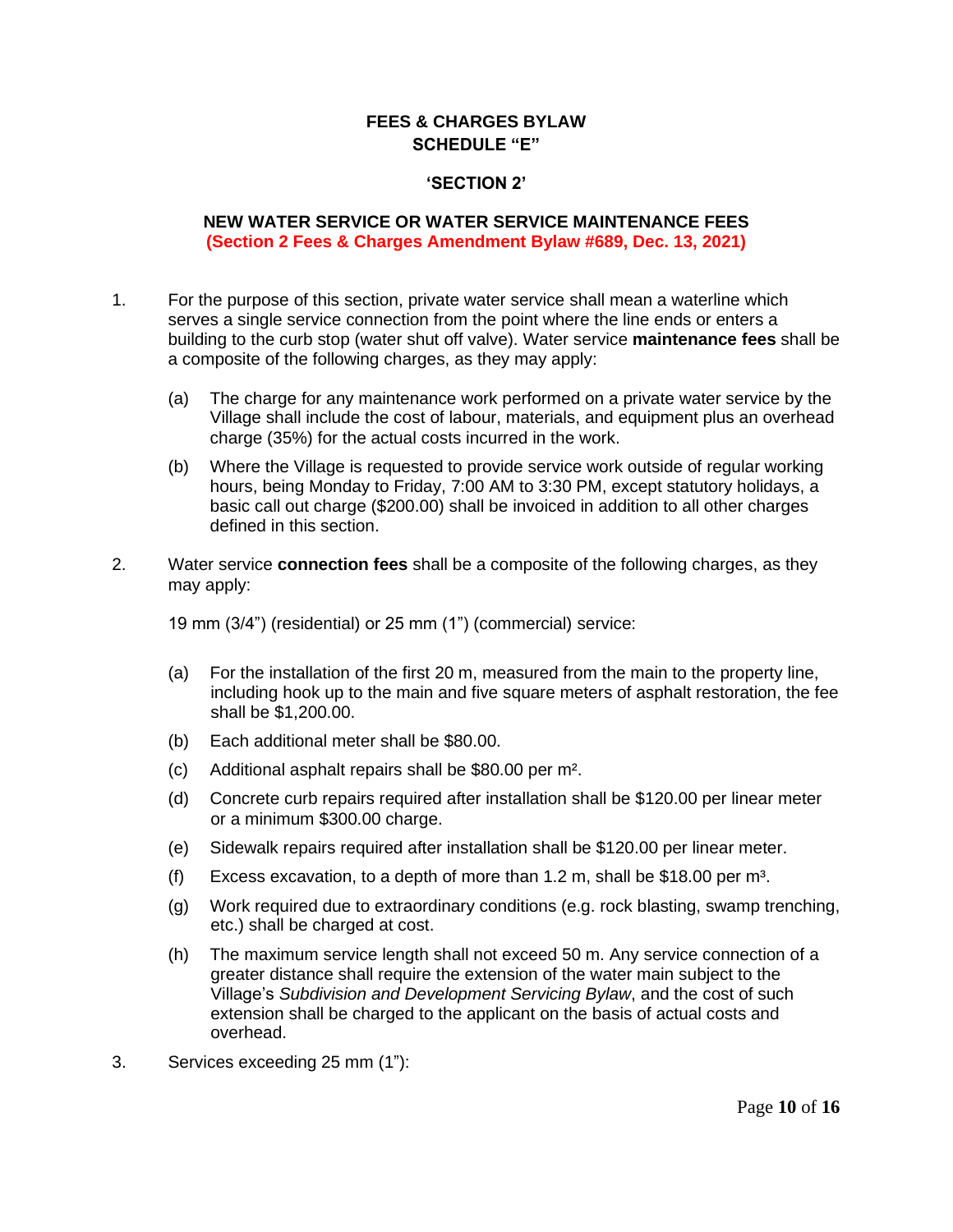- (a) For hook up to the main only, the fee shall be \$2,000.00.
- (b) The fee for installing a service exceeding 25 mm (1") shall consist of the \$2,000 hook up fee, the cost of materials, the equipment rental at current Village equipment rental rates, the cost of labour at current Village shop labour rates and the cost of any item listed in sections 2(d) to 2(h) of this schedule plus a 25% administration charge, as may be applicable.
- 4. A deposit may be required prior to the commencement of the work.

5. The Village shall not perform service work on a private water service, unless the owner or a person acting on behalf of the owner has first signed an authorization as prescribed by the Village.

6. All fees in this schedule are subject to federal and provincial taxes as required.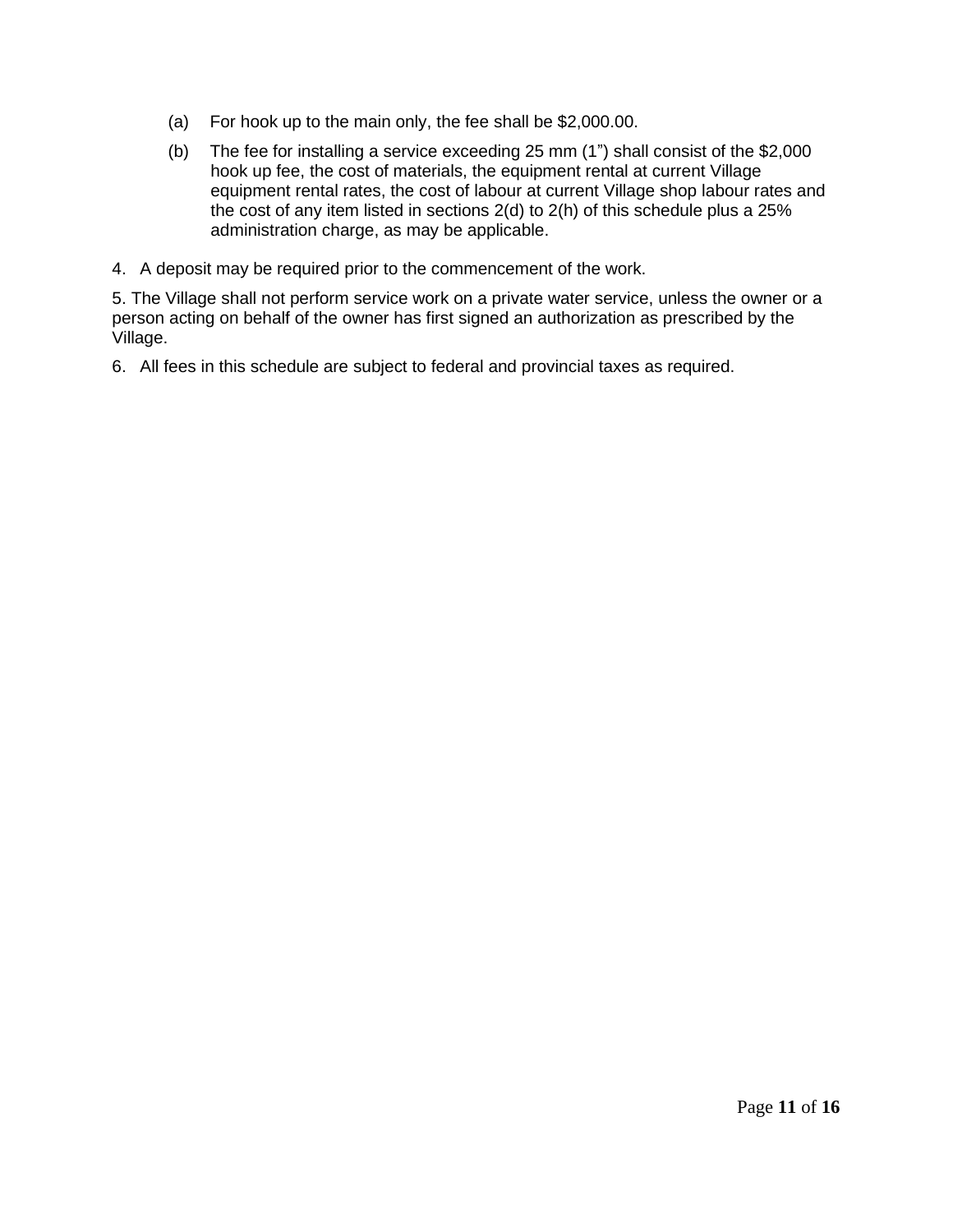## **SCHEDULE 'F' to the Fees and Charges Bylaw #584**

#### **CEMETERY FEES AND CHARGES**

| <b>Grave Space</b>                             | <b>FEE</b>                 | FEE                         |
|------------------------------------------------|----------------------------|-----------------------------|
|                                                | <b>Resident</b>            | Non-resident                |
| Adult size                                     | \$200                      | \$500                       |
|                                                | -Care fund allocation \$50 | -Care fund allocation \$100 |
| Child size                                     | \$50                       | \$100                       |
|                                                | -Care fund allocation \$10 | -Care fund allocation \$25  |
| <b>Cremated Remains</b>                        | \$50                       | \$100                       |
|                                                | -Care fund allocation \$10 | -Care fund allocation \$25  |
|                                                |                            |                             |
| <b>CEMETERY SPECIAL SERVICES</b>               |                            |                             |
|                                                |                            |                             |
| Opening and closing grave for burial           | Full                       | \$400                       |
| Opening and closing grave for burial           | Cremation                  | \$100                       |
| Opening and closing grave for exhumation       | Full                       | \$800                       |
| Opening and closing grave for exhumation       | Cremation                  | \$200                       |
| Full Burial or Cremation after 2:30pm on       | \$100                      |                             |
| weekdays (add to above)                        |                            |                             |
| <b>Full Burial or Cremation on weekends</b>    |                            |                             |
| (add to above)                                 | \$175                      |                             |
| Full Burial or Cremation on statutory holidays |                            |                             |
| (add to above)                                 | \$250                      |                             |
| Transfer of license                            | \$50                       |                             |
| Installation of memorials                      | \$25                       | \$25                        |
|                                                | -Care fund allocation \$10 | -Care fund allocation \$10  |
|                                                |                            |                             |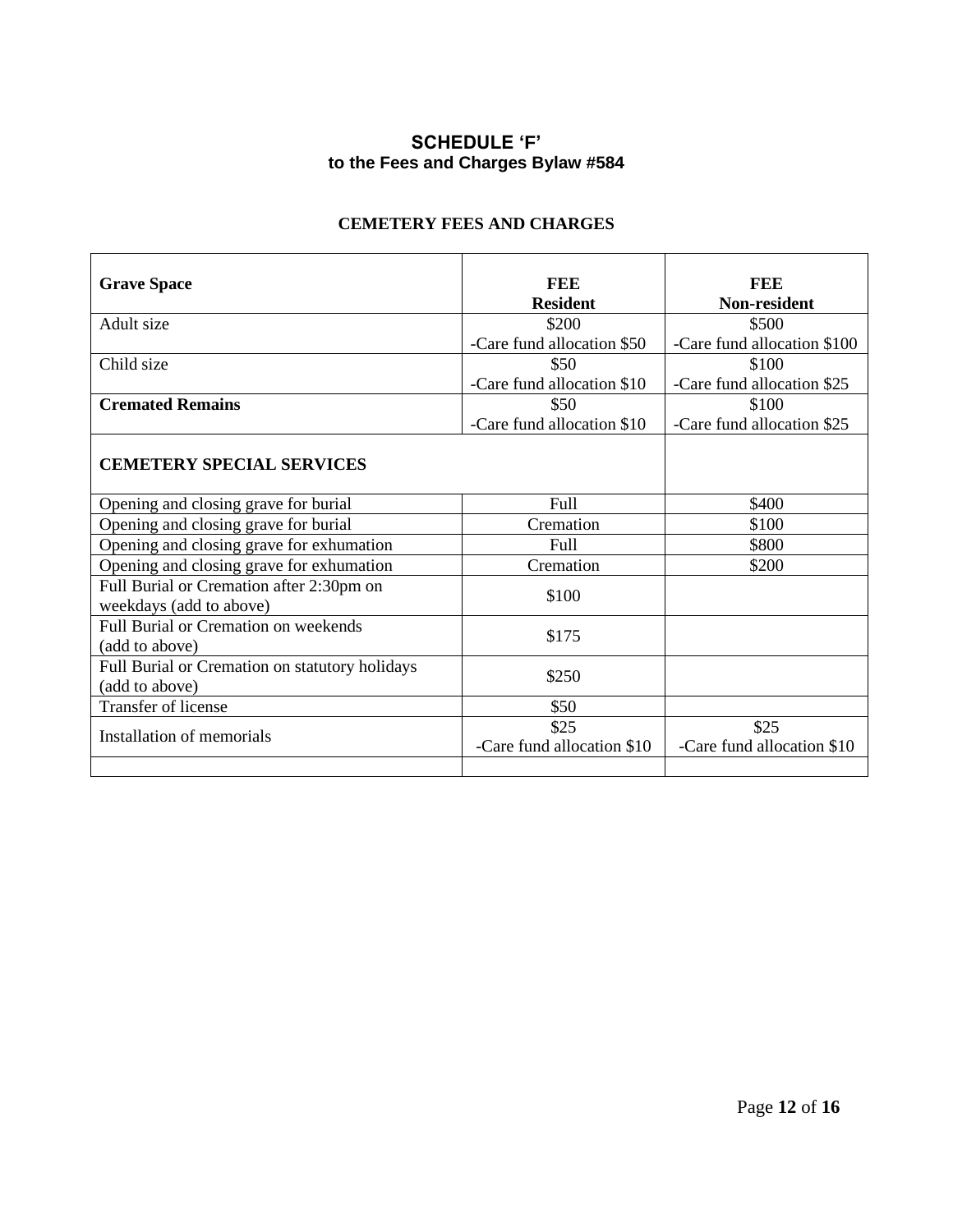### **SCHEDULE 'G' to the Fees and Charges Bylaw**

## **(Fees & Charges Amendment Bylaw 693, April 11, 2022)**

## **PARKS AND RECREATION**

#### **PARKS AND RECREATIONAL AREAS**

| <b>DESCRIPTION</b>                |       | FEE.                      |
|-----------------------------------|-------|---------------------------|
| <b>PARKS:</b>                     |       |                           |
| Logger Sports Field               | Daily | \$15                      |
| <b>Ball Field</b>                 | Daily | \$15                      |
| <b>Ball Field with Concession</b> | Daily | \$15 plus cost of propane |
| Wellness Center grounds only      | Daily | \$15                      |
| <b>Beach</b>                      | Daily | \$15                      |
| Other                             | Daily | By quotation              |
| Washroom access with facility     | Daily | <b>Additional \$15</b>    |

| MUNICIPAL CAMPGROUND: (rates per night)                   |                                   |                 |
|-----------------------------------------------------------|-----------------------------------|-----------------|
| <b>Full Hook-Up Sites</b>                                 |                                   | \$35            |
| Partial Hook-Up Sites                                     |                                   | \$30            |
| <b>Tenting Sites</b>                                      |                                   | \$25            |
|                                                           |                                   |                 |
| Additional Vehicle (Non-RV)                               |                                   | 50% of Site Fee |
|                                                           |                                   |                 |
| Full Campground Rental (deposit and permissions required) |                                   | Call to Inquire |
|                                                           |                                   |                 |
| Non-Refundable Online Reservation Booking Fee             |                                   | \$5             |
|                                                           |                                   |                 |
| Sani Dump                                                 | <b>Campground Registered User</b> | \$5             |
| Drop In User                                              |                                   | \$8             |
|                                                           |                                   |                 |
| <b>Coin-Operated Showers</b>                              |                                   | \$2             |
| Firewood                                                  |                                   | \$10 per load   |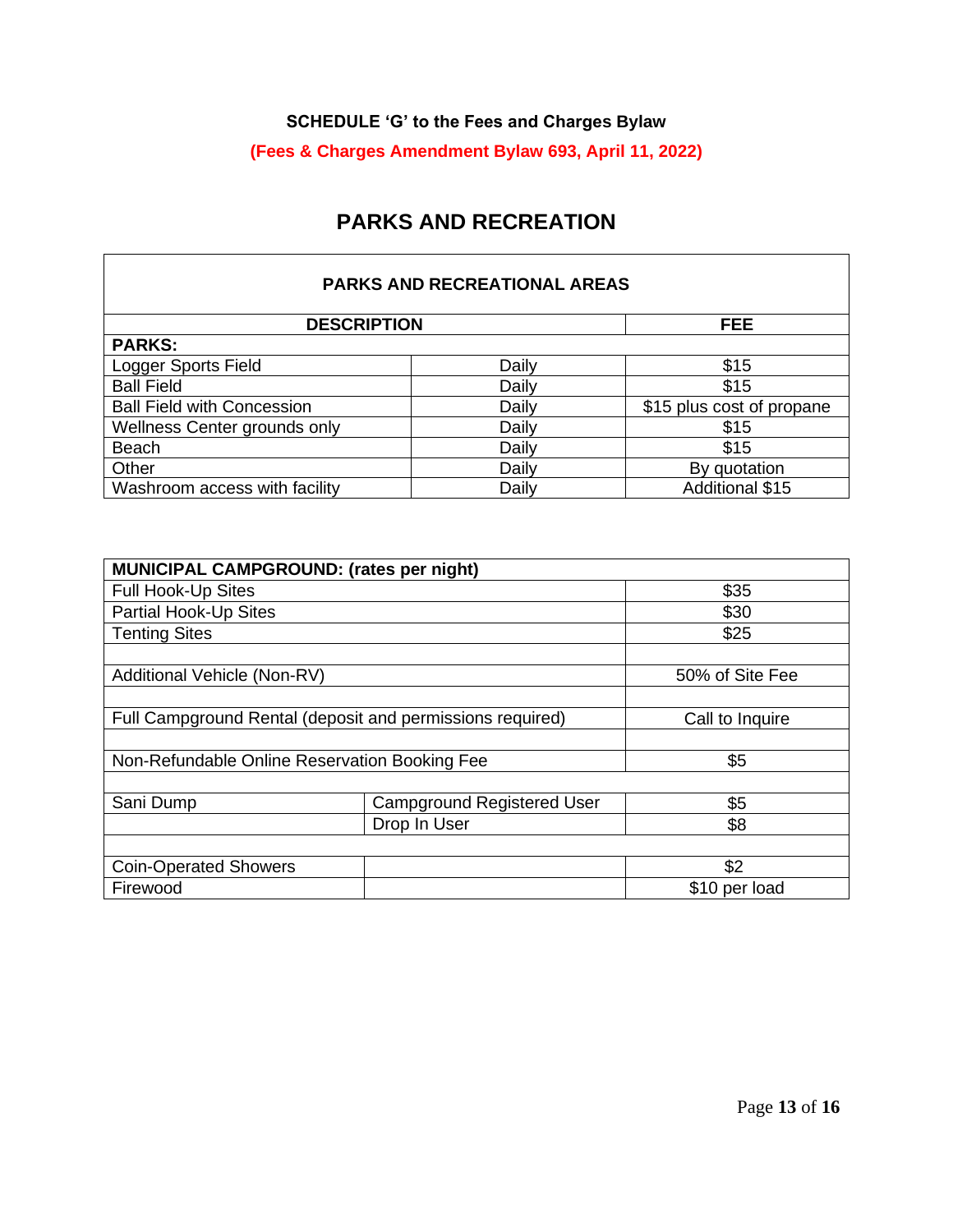**SCHEDULE 'H'** to the Fees and Charges Bylaw

**(Fees & Charges Amendment Bylaw 687, June 30, 2021)**

## **HEALTH AND WELLNESS CENTER**

| <b>HEALTH AND WELLNESS CENTRE</b> |                                                               |        |  |
|-----------------------------------|---------------------------------------------------------------|--------|--|
|                                   | <b>DESCRIPTION</b><br><b>FEE</b>                              |        |  |
| <b>HEALTH CLINIC</b>              |                                                               |        |  |
| Long Term Rentals                 | Daily                                                         | \$40   |  |
| Long Term Rentals                 | Weekly                                                        | \$150  |  |
| Long Term Rentals                 | Monthly                                                       | \$480  |  |
| Short Term Rentals*               | Daily up to 8 hours                                           | \$50   |  |
|                                   |                                                               |        |  |
| <b>FITNESS CENTRE</b>             |                                                               |        |  |
| Day Pass                          |                                                               | \$6.25 |  |
| Monthly                           |                                                               | \$25   |  |
| 3 Month                           |                                                               | \$62   |  |
| 6 Month                           |                                                               | \$125  |  |
| Annual                            |                                                               | \$225  |  |
|                                   |                                                               |        |  |
| Short Term Rentals*               | Daily up to 8 hours                                           | \$65   |  |
|                                   |                                                               |        |  |
|                                   | *Short term rentals are subject to availability and approvals |        |  |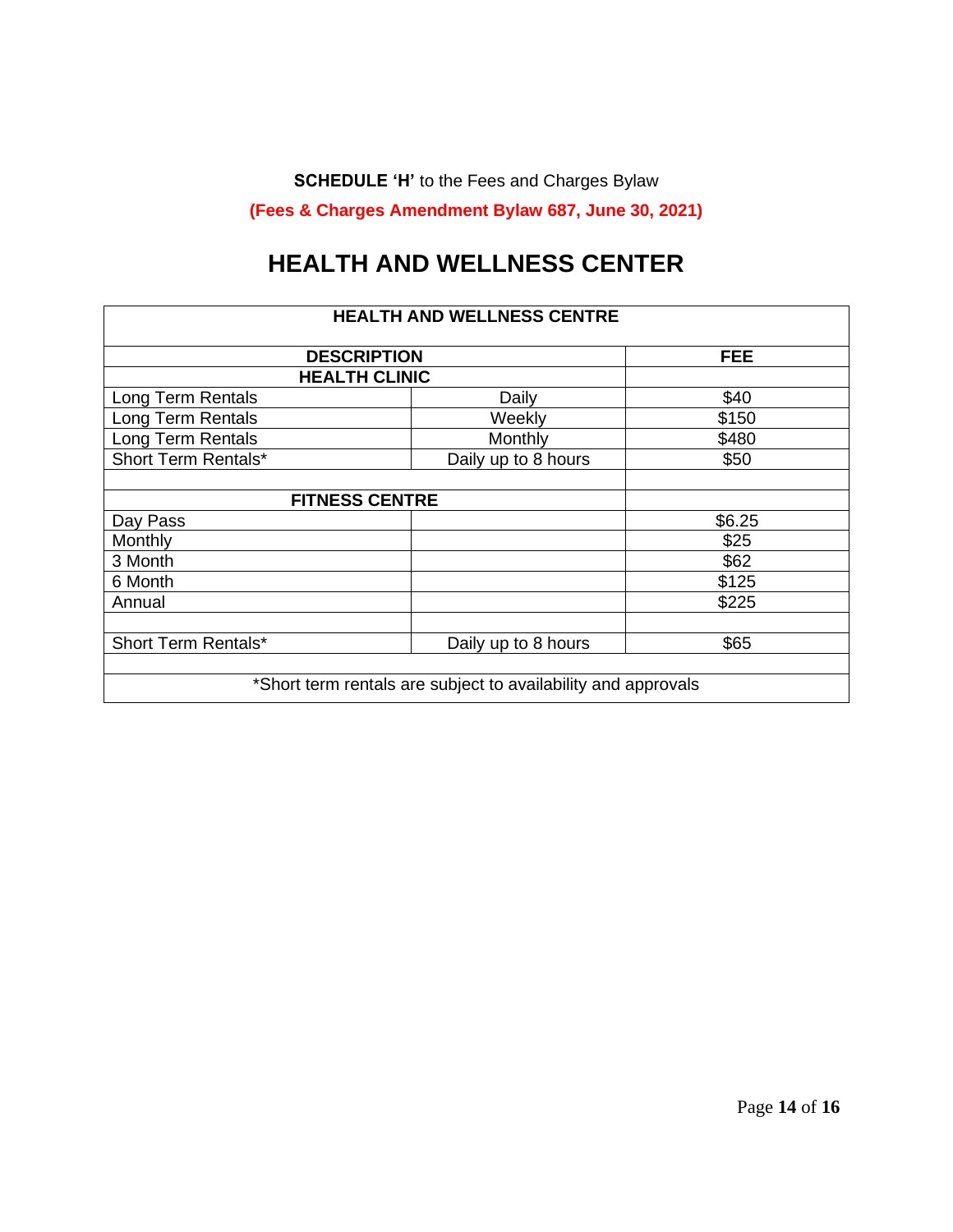**SCHEDULE 'I'** to the Fees and Charges Bylaw

**(Fees & Charges Amendment Bylaw 693, April 11, 2022)**

## **BUSINESS LICENCE FEES**

 $\Gamma$ 

| <b>DESCRIPTION</b>                                                                                                                                                                                                                            | <b>FEE</b>        |
|-----------------------------------------------------------------------------------------------------------------------------------------------------------------------------------------------------------------------------------------------|-------------------|
| Business Licence Category 1 - Commercial /Industrial:<br>Any business permitted in the zones designated in the<br>Zoning Use Bylaw.                                                                                                           | \$100 per annum   |
| <b>Business Licence Category 2 - Home-Based Business:</b><br>Any business permitted in residential areas designated in<br>the Zoning Bylaw (excluding Bed & Breakfast/Vacation<br>Rental).                                                    | \$75 per annum    |
| <b>Business Licence Category 3 - Home-Based Business:</b><br>Any Bed & Breakfast or Vacation Rental Unit business as<br>permitted in residential areas designated in the Zoning<br>Bylaw.                                                     | \$100 per annum   |
| Business Licence Category 4 - Mobile Food Vending:<br>Any business permitted to operate a food service business<br>from a food cart, food trailer or food truck, in designated<br>areas.                                                      | \$25.00 per month |
| <b>Business License Category 5 - Miscellaneous Business:</b><br>Any business not based in a permanent building within the<br>Village of Slocan (other than Mobile Food Vending) and<br>includes Non-Resident Business and Temporary Business. | \$100 per annum   |
| Business License Category 6 - Cannabis Retail Facility:<br>Any business permitted to operate a cannabis retail facility<br>in the designated C2: Core Commercial Zone.                                                                        | \$300 per annum   |
| Business Licence for Category 1, 2, 3 & 5 issued after                                                                                                                                                                                        | 50% of annual fee |
| June 30th<br><b>Business Licence Transfer Fee</b>                                                                                                                                                                                             | 25% of annual fee |